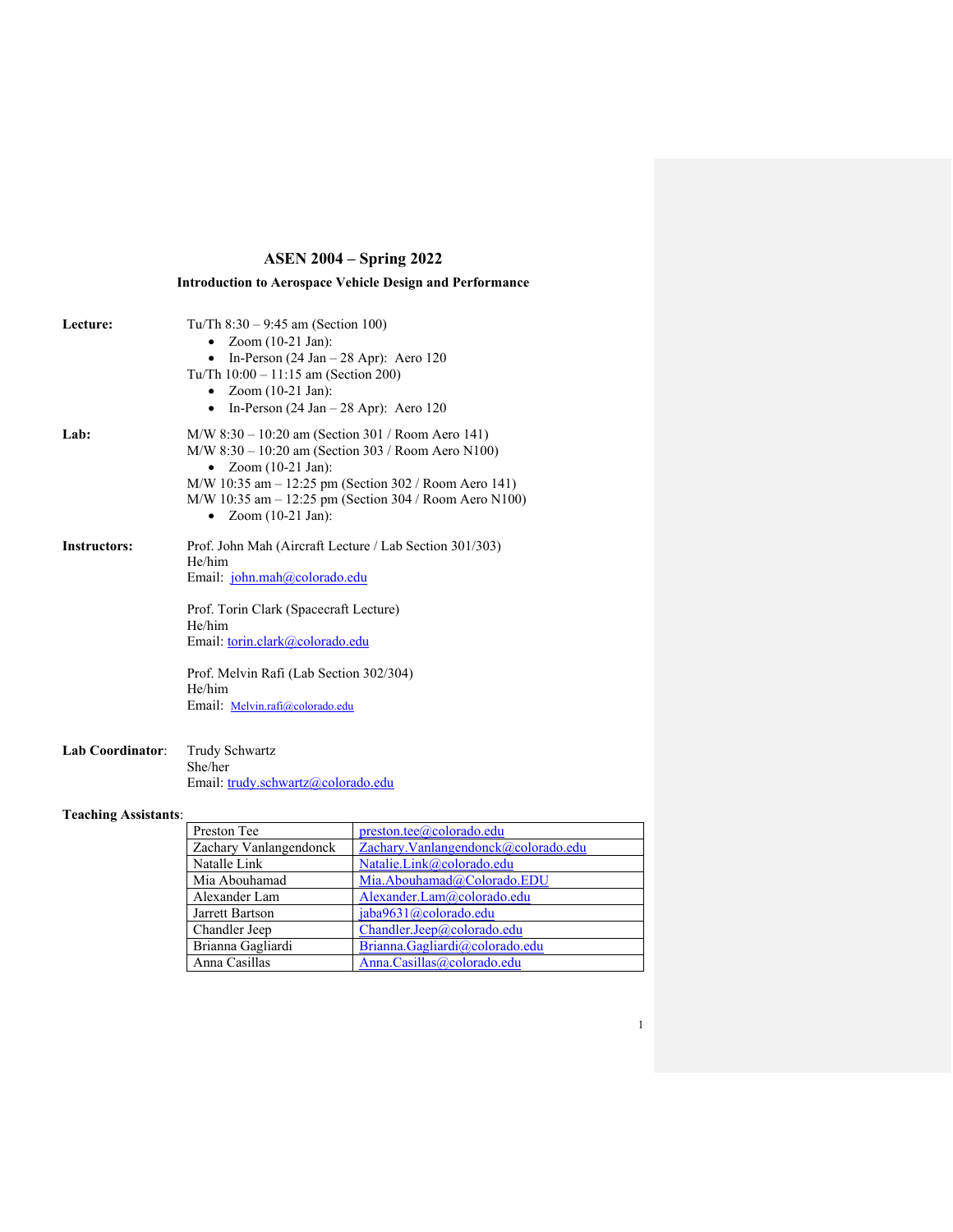### Lab Assistants: Jacob Wilson: [jawi8680@colorado.edu](mailto:jawi8680@colorado.edu)

Class Canvas Website: <https://canvas.colorado.edu/courses/80583>

### **Slack:**

**Quiz / Lab Submission Site:** Gradescope:

**Class Email List**: Through Canvas.

Texts: Anderson, **Introduction to Flight**, 9<sup>th</sup> ed. (hardcopy or electronic version)

Sellers, **Understanding Space: An Introduction to Astronautics**, 3rd (2005) or  $4<sup>th</sup>$  (2014) ed. (only select chapters required: 1, 4, 5, 6, 7, 12, 13, and 14.)

| Prerequisites: | ASEN 2002, ASEN 2012, APPM 2350 or equivalent. |
|----------------|------------------------------------------------|
| Corequisites:  | APPM 2360 or equivalent.                       |

### **Required Equipment**

- A way to turn written work into a PDF. This could be a tablet computer on which you write electronically, or a scanner smartphone app (such as Camscanner or Scannable) to scan in handwritten work on paper.
- A computer microphone or a phone would be very beneficial to participate in group work.

**Course Objectives**: To introduce the theory and methods for design and performance analysis of aircraft and spacecraft. Aircraft topics include wing design, propulsion, aircraft performance, and stability and control.

Spacecraft topics include mission design, rocket performance, orbital mechanics and spacecraft subsystems. Emphasis is placed on introducing systems engineering aspects of design and analysis for aerospace vehicles.

#### **Major Course Topics**

Aircraft

- 1. Elements of airplane design
- 2. Performance of airfoils and wings
- 3. Elements of airplane performance
- 4. Preliminary airplane stability and control
- 5. Preliminary airplane propulsion

#### Spacecraft

- 1. Elements of space mission design
- 2. Launch requirements and rocket performance
- 3. Introduction to astrodynamics
- 4. Overview of spacecraft subsystems
- 5. Introduction to spacecraft systems engineering

### **Grading Guidelines**

**Commented [JM1]:** Do we want to use Gradescope for lab submissions? I think using Canvas might be easier because of the ability to grade by group and automatically assign grades to everyone by group.

**Commented [AWJ2R1]:** We can also do that in Gradescope, they just have to tag their group members when they upload. They've all had practice with that in 2001. So, I think we should do labs in Gradescope too.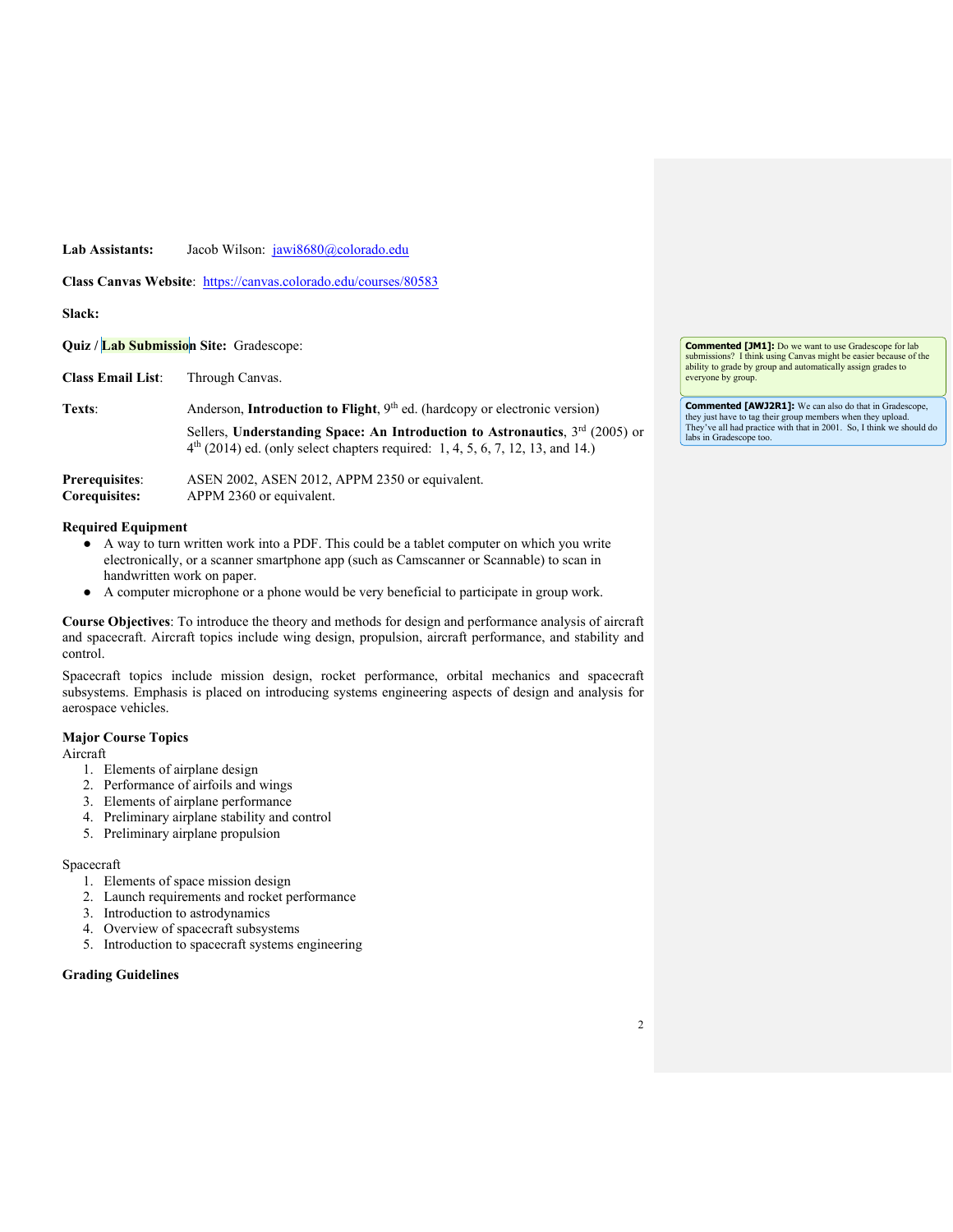| Group work: 2 Aircraft Labs | $20\%$ (10% each) |
|-----------------------------|-------------------|
| 2 Spacecraft Labs           | $20\%$ (10% each) |

Individual: 6 Quizzes (3 aircraft, 3 spacecraft) 60% (10% each)

#### $\mathcal{L}$ 100%

- Group work only counts towards final grade if the total individual grade is C or better.
- Please verify all your scores and grades on Canvas and Gradescope within 2 weeks after they are posted; requests to change a score need to be made within this period. All regrade requests should be submitted to Gradescope using the "regrade request" functionality.
- We reserve the right to make minor changes to this distribution of weights based on variations in assignments.

# **Course Delivery**

Guidelines use the following definitions:

- In-Person (Synchronous): activity in person on campus on scheduled days and times.
- Remote (Synchronous): activity via Zoom or other real-time platform on scheduled days and times; students will need to participate in activity or complete assignment at a specified time.

| <b>Class</b>             | <b>Class Delivery</b>                                                                                            | <b>Notes</b>                                                                                                                                                                                                                                                                      |
|--------------------------|------------------------------------------------------------------------------------------------------------------|-----------------------------------------------------------------------------------------------------------------------------------------------------------------------------------------------------------------------------------------------------------------------------------|
| Lecture.                 | Remote (Synchronous)<br>$10 - 21$ Jan<br>In-Person (Aero 120)<br>$24$ Jan $-28$ Apr                              | All lecture videos for remote courses will be<br>recorded via Zoom and posted on Canvas for review.<br>For in-person lectures, all lectures will be recorded<br>via Classroom Capture and links provided in Canvas.                                                               |
| <b>Ouizzes</b>           | In-person (Aero 120)                                                                                             | Quizzes occur during scheduled lecture time.<br>Attendance is required.                                                                                                                                                                                                           |
| Final Exam<br>(Optional) | In-person (TBD)                                                                                                  | The final exam will occur during the university-<br>scheduled time and is optional (see Final Exam<br>section further below in syllabus)                                                                                                                                          |
| Office Hours             | Remote (Synchronous)<br>$10 - 21$ Jan<br>In-Person (TBD)<br>$24$ Jan $-28$ Apr                                   | Offered over Zoom during remote portion of<br>semester. In-person office hours location and time<br>will be announced in class.                                                                                                                                                   |
| Lab                      | Remote (Synchronous)<br>$10 - 21$ Jan<br>In-Person (See section room<br>assignments above)<br>$24$ Jan $-28$ Apr | Offered over Zoom and will occur during scheduled<br>lab time during remote portion of the semester. For<br>in-person labs, see room assignments above for each<br>section. You also need to work with your assigned<br>lab team outside of lab hours to complete<br>assignments. |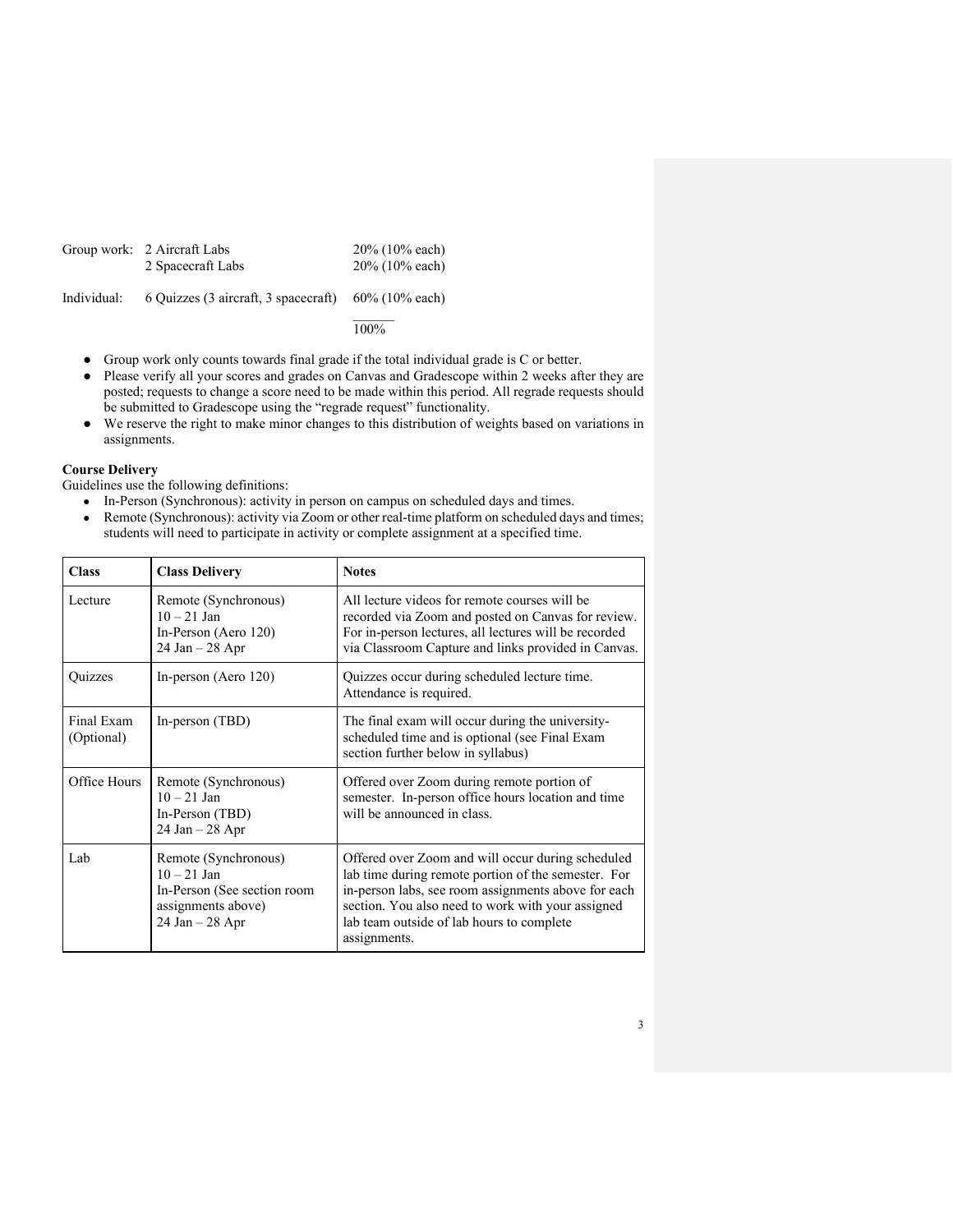### **Online Learning Protocol During Remote Portion of Semester**

The Zoom meeting environment is a professional one—this includes expectations for your conduct, attire, and environment. Please refer to the "AES Lab and Groupwork Protocol" document for more details. Here are some highlights:

- 1) Please use your preferred full name when you join the Zoom session. Do not use any usernames or "nicknames" that don't represent your real name.
- 2) Please mute yourself when you are not talking to avoid distracting the rest of the class.
- 3) If you feel comfortable turning your camera on during office hours and lab, you are encouraged to do so. However, students will not be required to show video of themselves during any part of the class. If you choose to have your camera turned off, we would appreciate you putting a picture of yourself as your Zoom profile picture to help us connect your face to your name!
- 4) You will be able to fully participate in the class without having a webcam. You will be able to ask questions during recitation, office hours, and lab through voice (by using the "Raise Hand" feature in Zoom) or through chat.
- 5) This course is a professional space. If you are not in an office-like setting, we recommend that you use a virtual background if your computer allows. Also please wear attire that you would wear to class if we were meeting in person.
- 6) Be engaged and responsive during the meeting. Don't be afraid to speak or use chat, especially if the meeting is small. Your feedback and engagement are essential to the communication that takes place in a meeting.

#### **Quiz Times and Policies**

Instead of exams, students will take 6 quizzes throughout the semester. Each quiz will consist of a few conceptual questions and at least one work-out problem. All quizzes will be conducted in-person during normal lecture periods and locations. You will not be given credit for a work-out problem if you submit the final answer without work. If you have the wrong final answer, this work will be used to give you partial credit.

- Aircraft Quizzes
	- Quiz 1: Tues, Jan. 25
	- Quiz 2: Thurs, Feb. 10
	- Quiz 3: Tues, March 1
- **Spacecraft Quizzes** 
	- Quiz 4: Thursday, March 18
	- Quiz 5: Thursday, April 8
	- Quiz 6: Tuesday, April 26

**As students may use the final exam to replace up to 3 quizzes, make-up quizzes will be not be granted unless for extreme issues outside of student's control that prevented prior deconfliction. Determination will be on a case by case basis by the instructors.**

#### **Final Exam**

The final exam is optional: students are not required to take the final exam and the final exam will not be counted towards your grade on its own. The final exam will be used to replace up to 3 quiz grades. The final exam will consist of 6 questions, each one covering material from a different quiz. You will choose **Commented [TC3]:** this would make life much easier...however I am surprised students don't have a fuss over not being able to make up quizzes for a legitimate reason (getting sick). But I am fine to go with it if you'd like and it is established up front.

**Commented [4R3]:** I'm ok with softening the language on this to account for the fact we're still in a pandemic. I'd rather not encourage students to show up for quizzes even though they are sick just to ensure they don't use up one of their 3 makeups.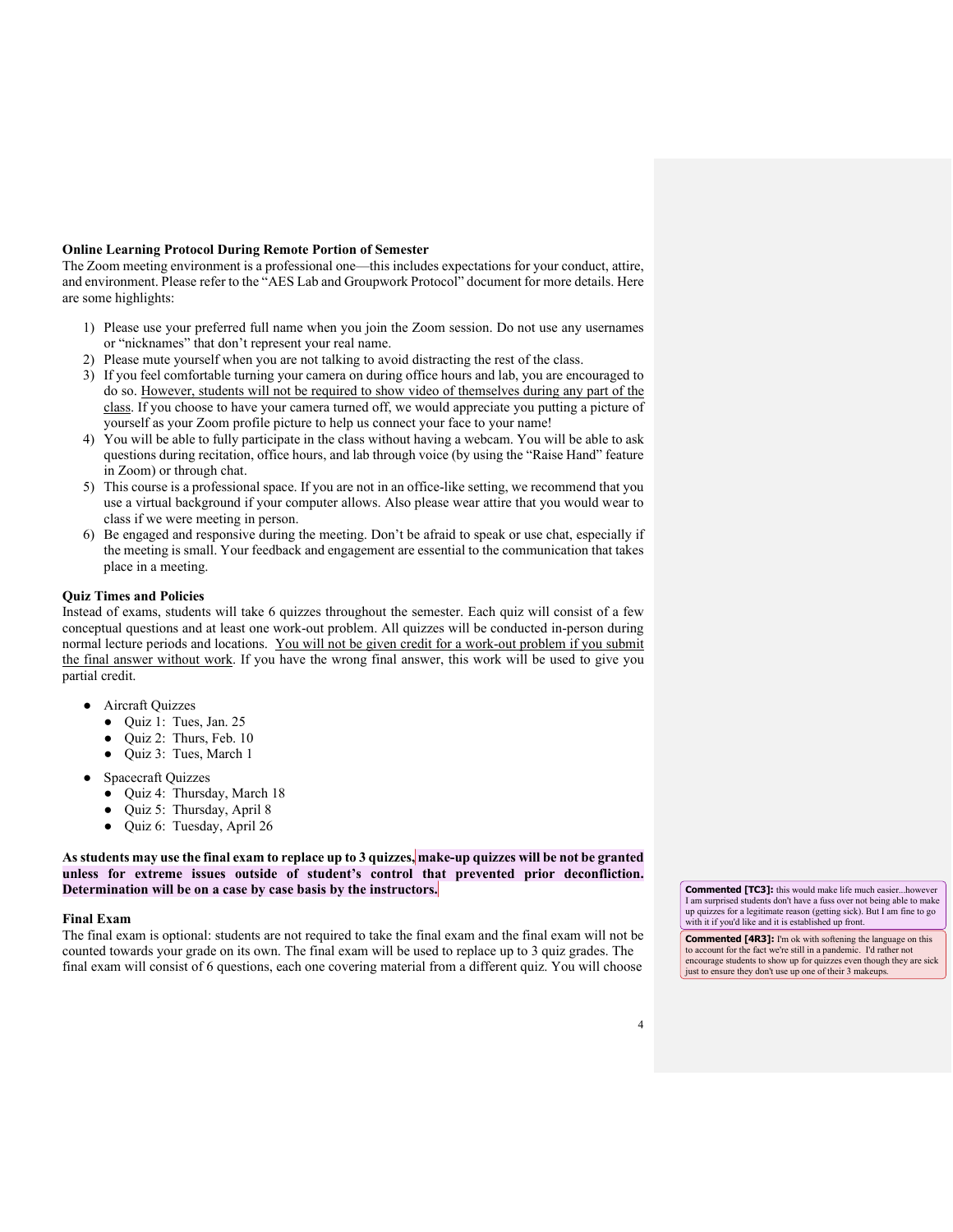up to 3 questions to answer. If your score on a given final exam question is higher than your score for the corresponding quiz, your quiz score will be replaced with your score on that final exam question. If your score on a given final exam question is lower than your score for that quiz, your quiz score will remain unchanged.

The final exam will take place during the university-scheduled final exam time, which is:

### ● **Optional Final Exam: Monday, 2 May, 7:30 – 10:00 am**

**Homework:** One homework assignment will be assigned for each quiz. These assignments are to provide you practice application problems to prepare you for the quizzes but homework will not be graded.

**Office Hours:** Students can ask questions about concepts, example problems given in the lecture videos, and homework assignments during office hours that will be held throughout the week. Students are strongly encouraged to participate in office hours, even if they don't have specific questions about the material or the homework. The course Slack workspace may also be used for any questions at any time and will be moderated by the instructional team.

#### **Evaluated Outcomes**

The Department of Aerospace Engineering Sciences has adopted a policy of assigning grades according to evaluated outcomes (Ox) in each course. Each assignment designed and graded to assess some combination of several or a few of the following outcomes:

- **O1** Professional context and expectations (ethics, economics, etc.)
- **O2** Historical perspective and vision
- **O3** Multidisciplinary, system perspective
- **O4** Written, oral, graphical communication ability
- **O5** Knowledge of key scientific/engineering concepts
- **O6** Ability to define and conduct experiments, use instrumentation
- **O7** Ability to learn independently, find information
- **O8** Ability to work in teams
- **O9** Ability to design systems
- **O10** Ability to formulate and solve problems
- **O11** Ability to use and program computers

Evaluation of these outcomes allows an assessment of your performance and provides a major portion of the process we use for continuous assessment and improvement of the entire AES undergraduate curriculum. The model for these outcomes derives from several sources including the "*Desired Attributes of an Engineer*" as defined by The Boeing Company, and "curriculum reviews" from major aerospace corporations including The Boeing Co., Lockheed Martin Corp. and Ball Aerospace Corp. These inputs were combined with the AES faculty vision of the desired attributes of an aerospace engineer and the requirements of the Accreditation Board for Engineering and Technology (ABET) to produce this list of evaluated outcomes. Each assignment designed and graded to assess some combination of these outcomes.

#### **Important Notes**:

1. All questions regarding course content (material, homework, quizzes, lab assignments) should be posted to the course Slack workspace or asked over Zoom during lab, recitation, or office hours. Slack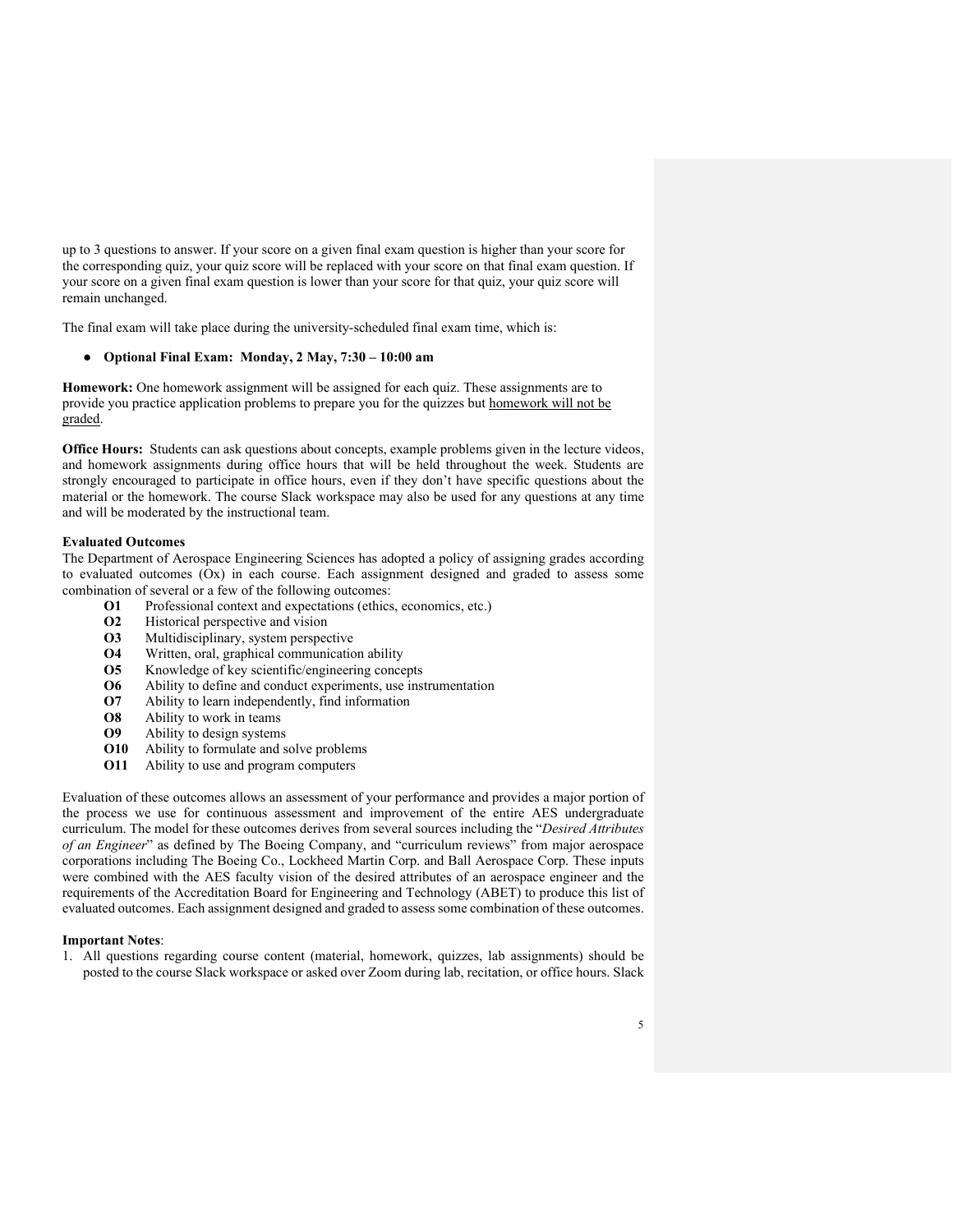posts regarding quizzes or lab assignments that are received 24 hours or less before the deadlines will not be responded to. All other questions, concerns, or issues not regarding course content should be emailed to the instructor. E-mails and Slack posts will be responded to during business hours, i.e. Monday through Friday, 8:00 am – 5:00 pm MST/MDT.

- 2. All homework questions must be posted to the course Slack workspace. If we receive an email with a homework question, we will direct you to the course Slack workspace board.
- 3. We reserve the right to make changes to the weekly course schedule based on occurring events that require different dispositions. We will give sufficient advance notice through announcements in class and posting on the web. Changes to this syllabus and assignments-table may be announced at any time during class periods. We will post the current syllabus and assignments-table on the web. Both are dated in the footnote.
- 4. Canvas will be used to send out announcements, to provide comments to you daily on class activities, and to provide general information about course assignments.
- 5. Rationale for course assignments and evaluations
	- Reading assignments are to be completed before viewing the lecture video. The lectures will help clarify and supplement your reading and to prepare you for homework assignments, quizzes, laboratory work, and exams.
	- Homework reinforces the mental processes that help you to become proficient in a subject. In addition to the assigned homework, we encourage you to work additional problems for practice and make summary notes for yourself. Before beginning any homework assignment, you should read the relevant text sections and work through the examples in the text.
	- Experimental laboratory exercises are more complex than the homework and require special equipment (such as the static test stand). You will work in teams to collect and analyze the data, as well as deliver the experimental laboratory assessment.
	- Quizzes provide a gauge to determine what you have learned individually.
	- Design projects help you to learn how to synthesize the basic concepts, methods, and tools presented in the course curriculum by combining theory and practice. The team-oriented lab approach will give you experience in the benefits and challenges of working and cooperating in groups, as is typical in this industry.
- 6. Homework:
	- All homework questions must be submitted to the course Slack workspace under the appropriate homework assignment/question. No homework questions should be emailed to the instructional team—all questions should be asked at office hours or posted on Slack. The instructional team will not respond to posts that are posted within 24 hours of a quiz.
	- Collaboration is permitted on homework. However, we strongly recommend to first work on your own on the homework before comparing your results with your homework team members. If collaborating on the homework, we recommend you discuss the means and methods for formulating and solving problems and compare answers, but that you do not just look at someone's solution or copy someone's work. Remember, the less you think about the problems yourself, the less you actually learn, and the more difficult it will be to succeed on quizzes.
	- Homework solutions will be posted before each quiz.

**Commented [AWJ5]:** John's comment: "Added Slack part…if we organize the TA/TF to regularly check and respond, we can generally get their questions answered more efficiently. Maybe we should limit emails to just personal correspondence communi any issues not pertaining to course content.

**Commented [AWJ6R5]:** My response: I re-worded this to limit emails to non-course content questions. I think that's a good idea.

**Commented [AWJ7]:** Are you good with this? **Commented [JM8R7]:** Yes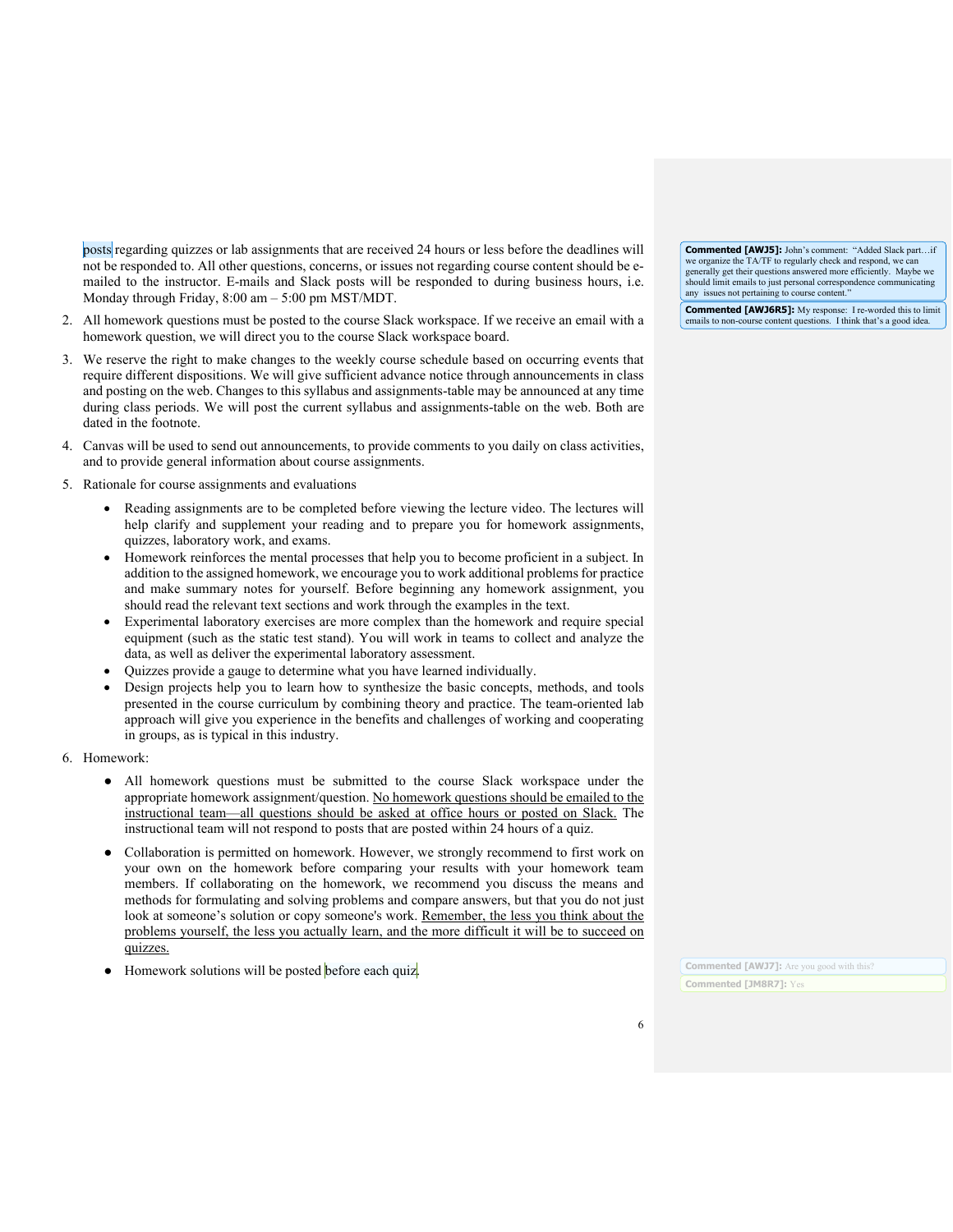#### 7. Quizzes:

- Make-up quizzes will be not be granted unless for extreme issues outside of student's control that prevented prior deconfliction. Determination will be on a case by case basis by the instructors. The final exam will be used for replacing up to 3 quiz grades per the policy stated above.
- Expect new material to be presented in both the lecture/ and laboratory periods. Quizzes and exams can cover all material in the course including lectures, problems, homework, and laboratory work.
- Collaboration on quizzes or exams, using another student's work as your own, or allowing another student to use your work as their own is considered academic misconduct and will not be tolerated. If you are caught in any of these activities, you will be reported to the Honor Council.
- Regrade requests must be submitted to the professors within 2 weeks of the grade posting to Canvas. Regrade requests should be submitted through Gradescope using the "regrade request" functionality. Regrade requests should not be e-mailed to a member of the instructional team. Regrade requests are only considered if you believe there was an error in the grading of your quiz per the written rubric. Regrade requests are not to argue against the grading rubric, as we carefully design this for each quiz.
- 8. Labs:
	- ALL students are expected to attend all scheduled lab sessions on Mondays and Wednesdays. This will ensure that students have an opportunity to hear the lab introductions, work in small groups on the lab assignments, ask questions about the lab assignments, take short lab quizzes, and participate in debriefs at the conclusion of each assignment. Lab meetings will NOT all be recorded. Some selected lab sessions may be recorded if they have significant material discussion. The course schedule will provide a summary of lab topics, duration of the lab, and lab deliverables.
	- Students will work in groups on lab assignments outside of class time at the discretion of and organization by the lab group. Group formation will be defined prior to the kickoff of team lab assignments.
	- Students can ask questions about lab assignments during the normal scheduled lab dates and times, or during office hours.
	- Many assignments will require access to a computer and basic programming skills. Computer programming skills are a prerequisite for this class, e.g. GEEN 1300 or CSCI 1300. We will not teach computer programming, although we will make an effort to formulate the assignments to emphasize proper computing skills. In this department we primarily use the programming language MATLAB. You can download a free MATLAB license for your personal computer from CU at [https://oit.colorado.edu/software-hardware/software](https://oit.colorado.edu/software-hardware/software-downloads-and-licensing/matlab)[downloads-and-licensing/matlab.](https://oit.colorado.edu/software-hardware/software-downloads-and-licensing/matlab) You can also use MATLAB Online for this course at [https://matlab.mathworks.com/.](https://matlab.mathworks.com/)
	- Lab documents will be provided in advance of the labs, which provide a detailed description of various steps and milestones in each lab. You are required to carefully study the lab

**Commented [JM9]:** I've allowed use of other programs for my labs, but if you want to limit to Matlab I'll change my lab instructions. I don't think anyone has chosen to use another i

**Commented [AWJ10R9]:** That's fine with me; you can keep it open to any program. I've re-worded this sent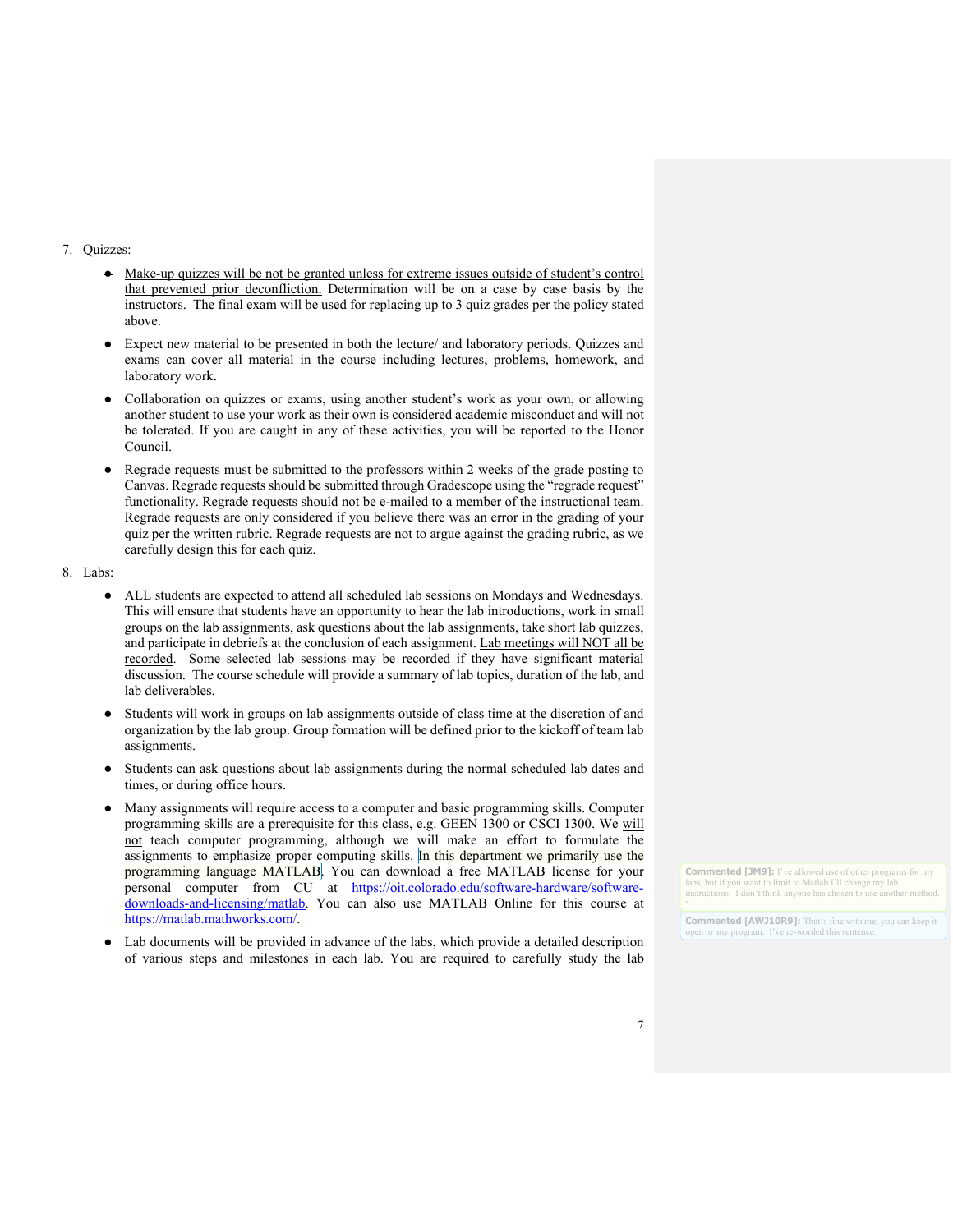documents before the beginning of each lab section. These lab documents will also include guidelines for the individual and group work that needs to be submitted for each lab.

- Experimental lab reports should be completed using digital word processing program (Word, LaTex, PDF, etc). All group member names with relevant assignment information must appear on the cover page. Bottom line - submit all work with a professional appearance. *Neatness, clarity, and completeness really do count in the work world!*
- Students are encouraged to submit lab questions to the course Slack workspace under the appropriate channel. As with the homework, you may discuss the means and methods for formulating and solving problems but you cannot compare answers on Slack nor post your exact work or computer code.

#### 9. Grading

- Minor adjustments may be made in the determination of final letter grades and with grade cut lines, but there is no "curving" in this course.
- To receive a course grade of C or better (which is required to fulfill the prerequisite for junioryear courses), students must receive a C or better in the individual coursework portion of the class. Stated differently, the students who receive an individual grade of C- or lower will not receive any group grades.

### **CLASSROOM BEHAVIOR**

Both students and faculty are responsible for maintaining an appropriate learning environment in all instructional settings, whether in person, remote or online. Those who fail to adhere to such behavioral standards may be subject to discipline. Professional courtesy and sensitivity are especially important with respect to individuals and topics dealing with race, color, national origin, sex, pregnancy, age, disability, creed, religion, sexual orientation, gender identity, gender expression, veteran status, political affiliation or political philosophy. For more information, see the policies on classroom behavior and the Student Conduct & Conflict Resolution policies.

### **REQUIREMENTS FOR COVID-19**

As a matter of public health and safety, all members of the CU Boulder community and all visitors to campus must follow university, department and building requirements and all public health orders in place to reduce the risk of spreading infectious disease. Students who fail to adhere to these requirements will be asked to leave class, and students who do not leave class when asked or who refuse to comply with these requirements will be referred to Student Conduct and Conflict Resolution. For more information, see the policy on classroom behavior and the Student Code of Conduct. If you require accommodation because a disability prevents you from fulfilling these safety measures, please follow the steps in the "Accommodation for Disabilities" statement on this syllabus.

CU Boulder currently requires masks in classrooms and laboratories regardless of vaccination status. This requirement is a precaution to supplement CU Boulder's COVID-19 vaccine requirement. Exemptions include individuals who cannot medically tolerate a face covering, as well as those who are hearingimpaired or otherwise disabled or who are communicating with someone who is hearing-impaired or otherwise disabled and where the ability to see the mouth is essential to communication. If you qualify for a mask-related accommodation, please follow the steps in the "Accommodation for Disabilities" statement on this syllabus. In addition, vaccinated instructional faculty who are engaged in an indoor instructional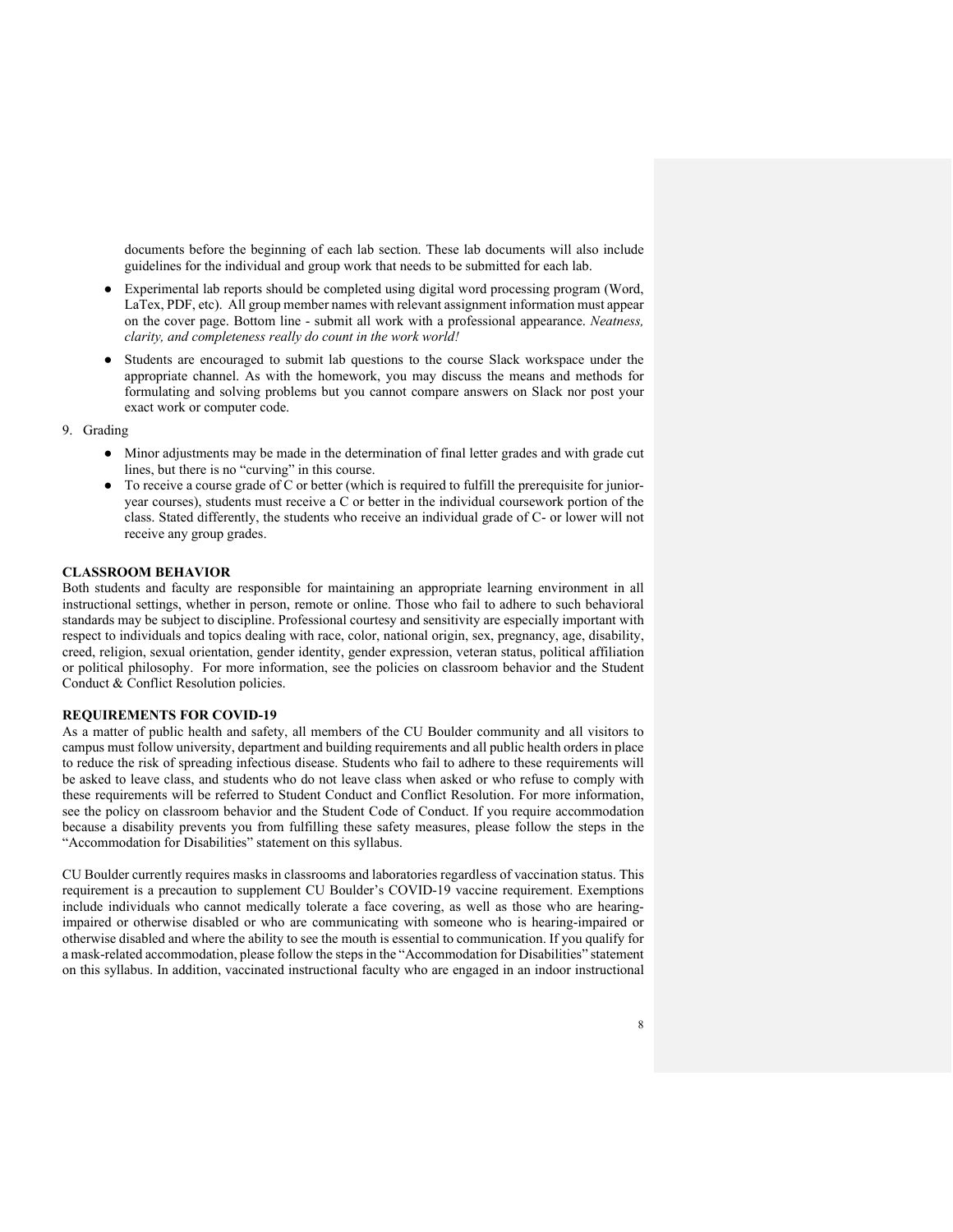activity and are separated by at least 6 feet from the nearest person are exempt from wearing masks if they so choose.

If you feel ill and think you might have COVID-19, if you have tested positive for COVID-19, or if you are unvaccinated or partially vaccinated and have been in close contact with someone who has COVID-19, you should stay home and follow the further guidance of the Public Health Office (contacttracing@colorado.edu). If you are fully vaccinated and have been in close contact with someone who has COVID-19, you do not need to stay home; rather, you should self-monitor for symptoms and follow the further guidance of the Public Health Office (contacttracing@colorado.edu). Please notify your instructor of any absences due to illness or quarantine. Because of FERPA student privacy laws, students do not need to state the nature of their illness when alerting instructor of absences.

### **ACCOMMODATION FOR DISABILITIES**

If you qualify for accommodations because of a disability, please submit your accommodation letter from Disability Services to your faculty member in a timely manner so that your needs can be addressed. Disability Services determines accommodations based on documented disabilities in the academic environment. Information on requesting accommodations is located on the Disability Services website. Contact Disability Services at 303-492-8671 or dsinfo@colorado.edu for further assistance. If you have a temporary medical condition, see Temporary Medical Conditions on the Disability Services website.

### **PREFERRED STUDENT NAMES AND PRONOUNS**

CU Boulder recognizes that students' legal information doesn't always align with how they identify. Students may update their preferred names and pronouns via the student portal; those preferred names and pronouns are listed on instructors' class rosters. In the absence of such updates, the name that appears on the class roster is the student's legal name.

#### **HONOR CODE**

All students enrolled in a University of Colorado Boulder course are responsible for knowing and adhering to the Honor Code academic integrity policy. Violations of the Honor Code may include, but are not limited to: plagiarism, cheating, fabrication, lying, bribery, threat, unauthorized access to academic materials, clicker fraud, submitting the same or similar work in more than one course without permission from all course instructors involved, and aiding academic dishonesty. All incidents of academic misconduct will be reported to the Honor Code (honor@colorado.edu; 303-492-5550). Students found responsible for violating the academic integrity policy will be subject to nonacademic sanctions from the Honor Code as well as academic sanctions from the faculty member. Additional information regarding the Honor Code academic integrity policy can be found on the Honor Code website.

# **SEXUAL MISCONDUCT, DISCRIMINATION, HARASSMENT AND/OR RELATED RETALIATION**

CU Boulder is committed to fostering an inclusive and welcoming learning, working, and living environment. The university will not tolerate acts of sexual misconduct (harassment, exploitation, and assault), intimate partner violence (dating or domestic violence), stalking, or protected-class discrimination or harassment by or against members of our community. Individuals who believe they have been subject to misconduct or retaliatory actions for reporting a concern should contact the Office of Institutional Equity and Compliance (OIEC) at 303-492-2127 or email cureport@colorado.edu.